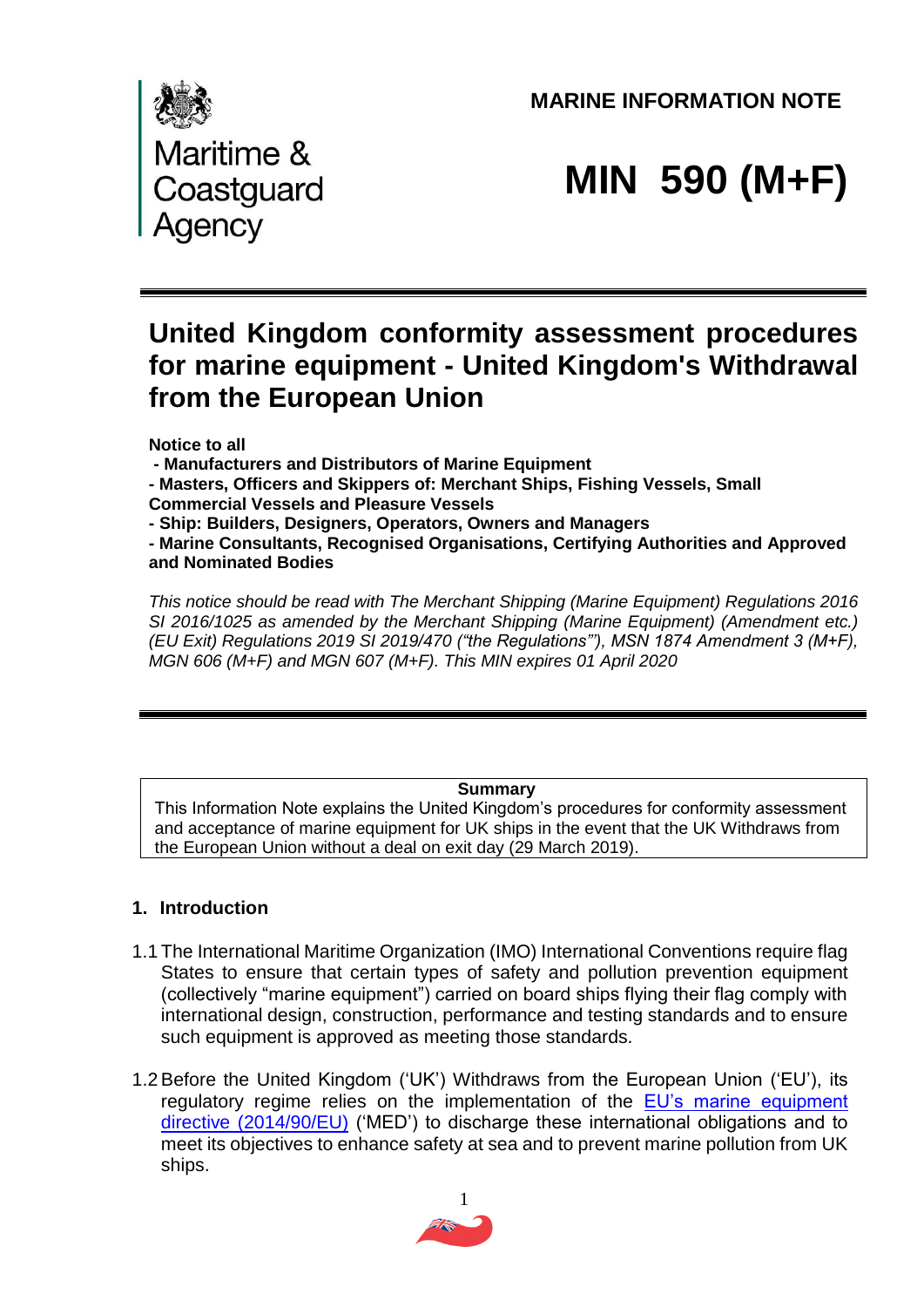1.3 If the UK withdraws from the EU on 29 March 2019 ('exit day') without a deal, the UK will no longer be part of the MED regime. The Maritime and Coastguard Agency (MCA) has therefore brought forward Regulations, to come into force on exit day to establish UK conformity assessment procedures to ensure that the UK can continue to comply with its international obligations by applying international standards to marine equipment to be placed on UK ships and for the enforcement of those standards. This information note gives information on these UK conformity assessment procedures and highlights the key practical changes from the MED to the UK conformity assessment regime as well as general information on marine equipment acceptance.

# **2. Objective**

- 2.1 The objective in establishing the UK's conformity assessment procedures for marine equipment is to create as little disruption to UK industry as possible by mirroring wherever practicable the existing MED procedures and otherwise facilitating a smooth transition from MED conformity assessment procedures to UK conformity assessment procedures.
- 2.2 More detailed information is set out below and is split into sections with each aimed at a specific stakeholder group.

#### **3. Information for UK ships**

- 3.1 In accordance with the IMO Conventions, UK ships are required to carry marine equipment which has been approved to the applicable international standards. The MCA on behalf of the Secretary of State is responsible for discharging this responsibility to approve marine equipment as the flag Administration for UK ships.
- 3.2 Before the UK's withdrawal from the EU, UK ships are required to place marine equipment on board which is 'MED approved'. This marine equipment must have the necessary certification granted by one or more EU 'notified bodies' authorised to carry out conformity assessment tasks under the MED and has the MED's conformity mark (the 'Wheel Mark') affixed to it.
- 3.3 The UK's conformity assessment procedures create a comparable system which utilises 'approved bodies'. These are the previous 'notified bodies' in the UK which are designated by the MCA to carry out conformity assessment activities for marine equipment in the UK. These conformity assessment tasks include issuing the relevant UK certification and affixing the UKs conformity mark (detailed in the annex) to UK approved marine equipment.
- 3.4 To ensure the continued and uninterrupted supply of equipment to UK ships, the Regulations enable marine equipment that meets the MED's requirements to be placed on board UK ships. This is intended to be a time-limited measure.
- 3.5 This continuity approach gives UK ship operators a choice regarding the marine equipment they procure. In summary, on or after exit day, UK ships may place on board either:

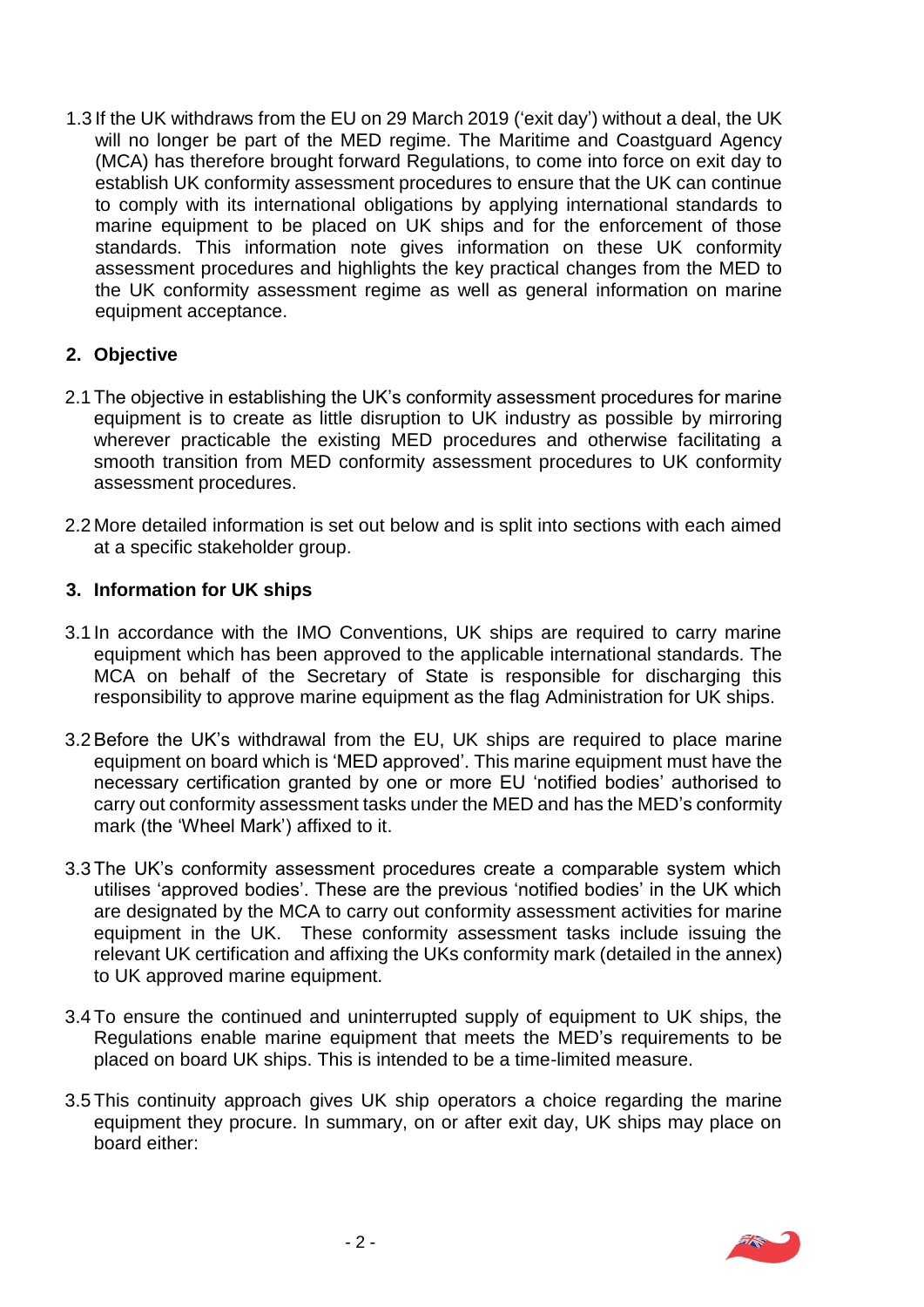- 3.5.1 Marine equipment holding UK conformity approval granted by one or more UK approved bodies, bearing the UK's conformity mark for marine equipment and otherwise compliant with the Regulations; or
- 3.5.2 Marine equipment holding MED conformity approval granted by one of more EU notified bodies, bearing the EU conformity mark and otherwise compliant with the MED.
- 3.6 However, attention is drawn to the fact that continued acceptance on board UK ships of MED approved marine equipment is intended to be a time limited measure. The reader should note that further legislation would need to be bought forward to phase out the recognition of MED approved equipment and the MCA will continue to work closely with industry before taking a decision on when this continuity should end.

#### **4. Information for manufacturers and other economic operators**

- 4.1Economic operators which produce, sell, make available on the UK market or otherwise offer for supply marine equipment to a UK ship must take into consideration the conformity assessment procedures marine equipment must undergo and the associated certification and conformity marking marine equipment must hold before being placed on board a UK ship.
- 4.2Before the UK's exit from the European Union, marine equipment placed or to be placed on board a UK ship is required to be approved in accordance with the MED's requirements by one or more EU notified bodies. The equipment is required to be accompanied by a declaration of conformity issued by the manufacturer, hold valid MED certification, and bear the EU's conformity mark for marine equipment (the 'Wheel Mark').
- 4.3 If the UK withdraws from the EU on or after 29 March 2019 without a deal, the UK's conformity assessment procedures for marine equipment will apply. UK ships may then choose between marine equipment holding UK approval and marine equipment holding MED approval. Economic operators wishing to supply equipment to UK ships should be aware that the continued acceptance by the UK of MED approved marine equipment is intended to be a time limited measure.
- 4.4 Regarding the intent to time limit this measure, the reader should note that further legislation would need to be bought forward to phase out the recognition of MED approved equipment and the MCA will continue to work closely with industry before taking a decision on when this continuity should end.
- 4.5Economic operators should be aware that UK conformity assessment procedures closely mirror MED conformity assessment procedures for continuity purposes and to minimise disruption to industry. The following key points should be observed regarding UK conformity assessment procedures:
	- 4.5.1 The applicable international standards to be met by marine equipment are the same as for MED approved equipment and are listed in Annex 1 to MSN 1874 (M+F) Amendment 3;

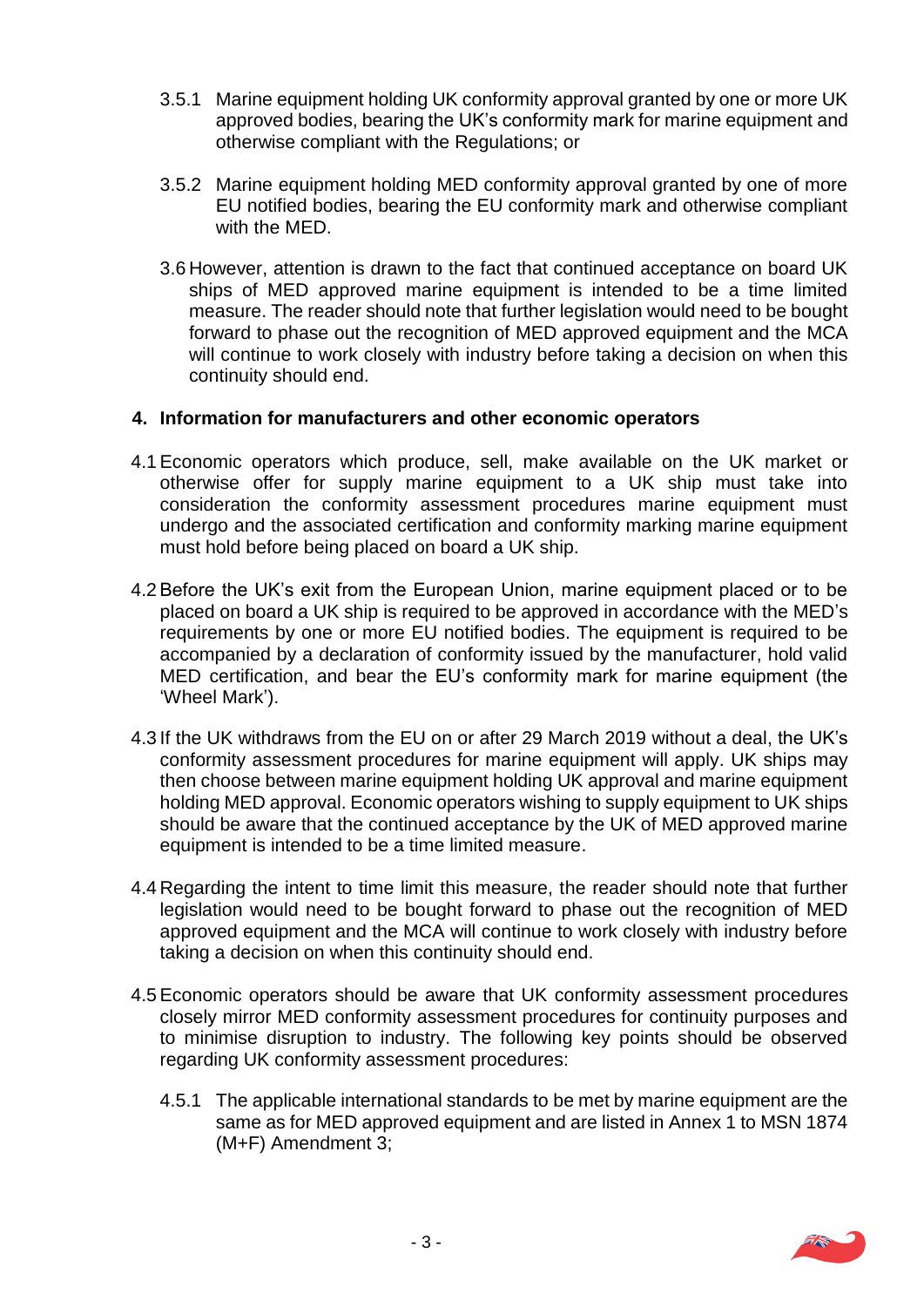- 4.5.2 Conformity assessment activities are conducted on behalf of the MCA by designated UK approved bodies (which were previously EU notified bodies based in the UK);
- 4.5.3 The routes to conformity approval are the same as for MED approved equipment and are based on the modular system (modules B, D, E, F and G) and are specified in schedule 2 of the Regulations;
- 4.5.4 A manufacturer based outside the UK may still opt to appoint an authorised representative in the UK by way of a mandate. However, unlike the EU system, the appointment of an authorised representative is not a mandatory requirement under the UK system;
- 4.5.5 A manufacturer must issue a UK declaration of conformity with marine equipment and the minimum information to be contained in the declaration as specified in Schedule 5 of the Regulations is the same minimum information as required for a MED declaration of conformity; and
- 4.5.6 Marine equipment which has been granted UK conformity approval must be affixed with the UK's conformity mark which is detailed in Annex 5 of MSN 1874 (M+F) Amendment 3 (and is described in the annex to this note for information).
- 4.6 Additionally, the following transitional/ saving provisions in the Regulations will apply to ease the transition from the MED conformity assessment regime to the UK conformity assessment regime.
	- 4.6.1 Firstly, any ongoing application for MED conformity approval lodged with a UK based notified body before exit day will be treated after exit day as if it is an application to a UK approved body for UK conformity approval;
	- 4.6.2 Secondly, MED approved marine equipment made available on the EU market or placed on board EU ships before exit day may continue to be made available on the UK market or placed on board a UK ship after exit day; and
	- 4.6.3 Thirdly, MED conformity assessment certificates issued by UK based notified bodies before exit day will be treated on or after exit day as if it had been issued by a UK approved body.

# **5. Information for approved bodies (previously UK notified bodies)**

- 5.1 Before the United Kingdom's withdrawal from the EU the MCA, on the authority of the Secretary of State, is the notifying authority for EU notified bodies for marine equipment in the UK and has designated ten UK based EU notified bodies.
- 5.2 On EU exit day, the Regulations provide that these UK based EU notified bodies will automatically become UK approved bodies authorised to carry out UK conformity assessment activities.

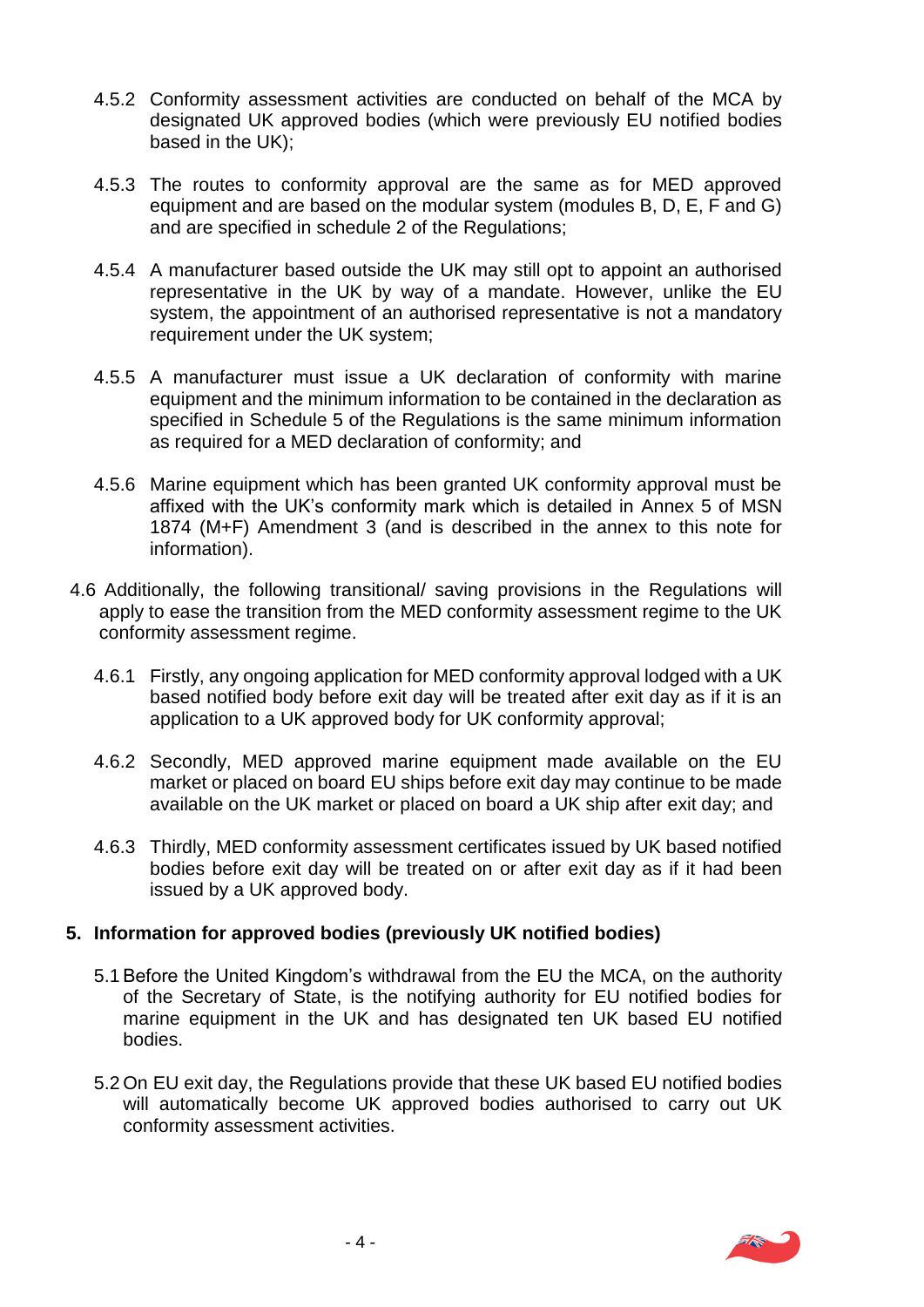- 5.3 The approved bodies will be responsible for the conformity assessment of marine equipment seeking UK approval in accordance with the Regulations. Approved bodies must follow the conformity assessment procedures specified in Schedule 2 of the Regulations and meet the requirements specified in Schedule 3 of the Regulations. These specified procedures and requirements mirror the familiar MED conformity assessment procedures and EU notified body requirements. These procedures/ requirements include:
- 5.3.1 The modular (modules B, D, E, F and G) conformity assessment of marine equipment which are the same as for the MED;
- 5.3.2 The applicable international standards to be applied during conformity assessment are the same as for the MED and are detailed in Annex 1 of MSN 1874 (M+F) Amendment 3;
- 5.3.3 The EU's interpretations of the applicable international standards and of the MED (the MarED Recommendations) will apply as UK interpretations to UK conformity assessment. The MCA will work with the approved bodies to roll over Approved MarED Recommendations in force before exit day to become UK interpretations.
- 5.3.4 A recognised test laboratory meeting ISO/IEC 17025:2017 must be used if the testing is not directly supervised by the approved body itself, as with the MED;
- 5.3.5 The approved body must continue to submit itself for assessment with the United Kingdom Accreditation Service (UKAS) and hold valid accreditation with UKAS to ISO/IEC 17065:2012 in accordance with the Regulations; and
- 5.4 Conformity assessment bodies seeking designation by the Secretary of State for status as an approved body for marine equipment should also be aware of the designation procedure specified in Schedule 4 of the Regulations and read the guidance given in MGN 606 (which replaces MGN 554) which explains the procedures to be followed in seeking designation.

# **6. The UK's Conformity Mark for Marine Equipment**

- 6.1 Before the UK withdraws from the EU, marine equipment to be placed on board a UK ship must have the EU's Wheel mark affixed to it or its supporting documentation as per the MED.
- 6.2 If the UK Withdraws from the EU without a deal and the UK's conformity assessment procedures become applicable, any equipment approved to the UK system will be required to have the UK conformity mark affixed to it or its supporting paperwork in accordance with the Regulations.
- 6.3 The UK's Conformity mark for marine equipment is described in Annex 5 to MSN 1874 Amendment 3 as well as instructions for its use. This has been replicated for information in the annex to this information note.

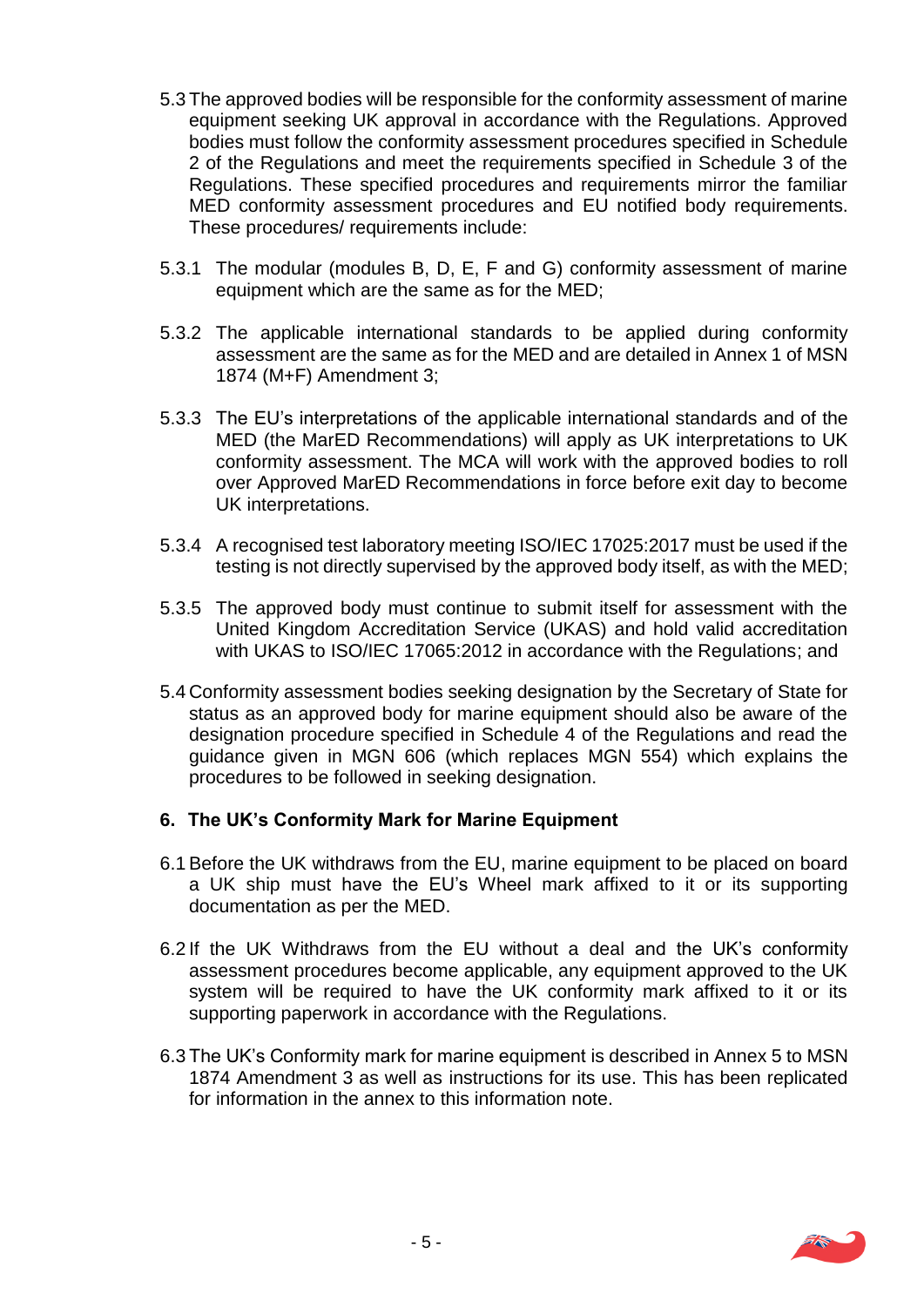- 6.4 MSN 1874 Amendment 3 confirms that the UK conformity mark must be affixed in the same way as the wheel mark on MED approved products including but not limited to:
- 6.4.1 Being legible and permanently marked on the equipment;
- 6.4.2 Contrasting the background it is marked on such that is either printed or etched on a block white background or transparent background, providing legibility is maintained; and
- 6.4.3 That the vertical dimension of the conformity mark should be at least 5mm with the ability to waive this for smaller products and/ or where the size of the conformity mark would not provide for legibility due to the size or nature of the product or it is not otherwise practicable to place the mark on the product in which case the mark should be placed on the accompanying paperwork or packaging as with the MED.

#### **7. General information on the administration of the UK's procedures for conformity assessment**

- 7.1 The MCA on behalf of the Secretary of State will continue to act as the Regulatory Authority in the UK for marine equipment. The MCA will continue to monitor the activity of the approved bodies in cooperation with UKAS, conduct market surveillance of marine equipment bearing the UK conformity mark, and will otherwise enforce the Regulations.
- 7.2 The MCA will also maintain a list of marine equipment which has been granted UK conformity assessment and make this publicly available on the gov.uk website as is seen in the MarED database of marine equipment bearing MED approval.

#### **More Information**

| Marine Technology<br>Maritime and Coastguard Agency<br>Bay 2/21<br>Spring Place<br>105 Commercial Road<br>Southampton<br>SO15 1EG |                                                                    |
|-----------------------------------------------------------------------------------------------------------------------------------|--------------------------------------------------------------------|
| Tel :<br>e-mail:                                                                                                                  | +44 (0) 203 817 2000<br>marinetechnology@mcga.gov.uk               |
| Website Address:                                                                                                                  | www.gov.uk/government/organisations/maritime-and-coastguard-agency |
| General Enquiries:                                                                                                                | infoline@mcga.gov.uk                                               |
| File Ref:                                                                                                                         | 195/007/0001                                                       |
| Published:                                                                                                                        | March 2019<br>Please note that all addresses and                   |

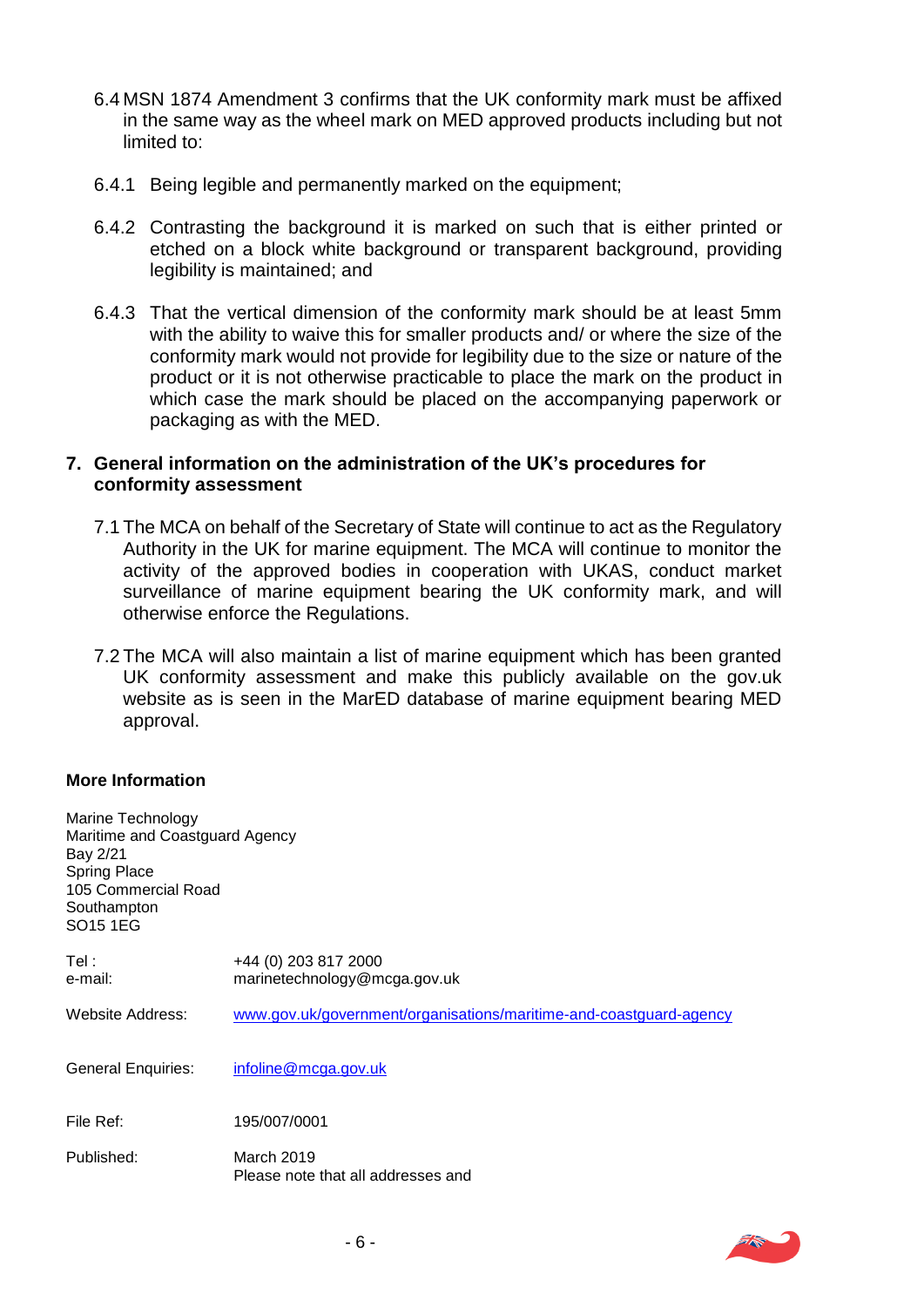© Crown Copyright 2019

# *Safer Lives, Safer Ships, Cleaner Seas.*